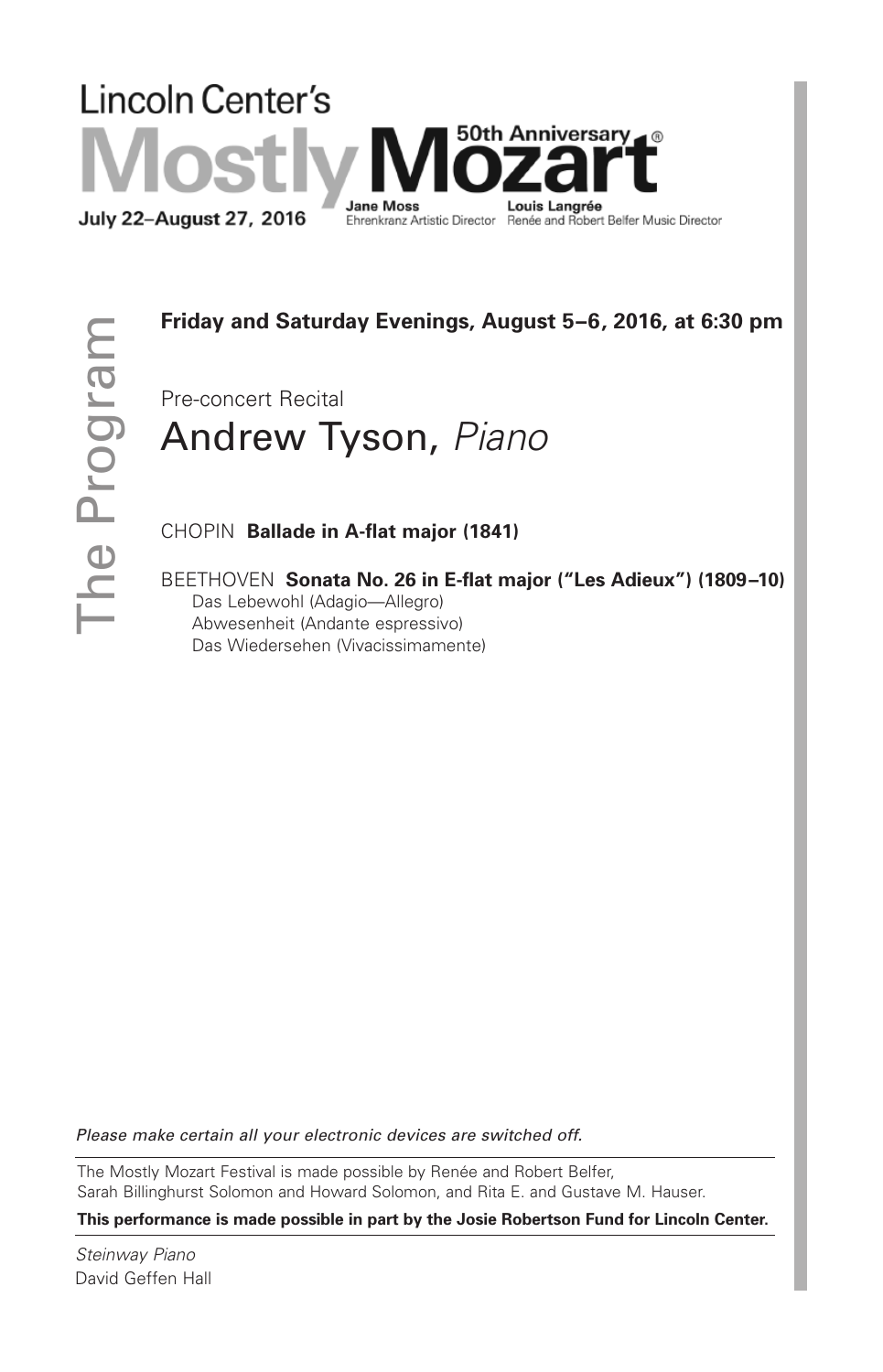By David Wright

# **Ballade in A-flat major, Op. 47 (1841)**

FRÉDÉRIC CHOPIN *Born March 1, 1810, in Zelazowa Wola, Poland Died October 17, 1849, in Paris*

*Approximate length: 8 minutes*

Chopin's cheerful Ballade in A-flat major is the most tightly and compellingly composed of Chopin's four ballades and packs an enormous variety of emotions into a brief space. The piece begins and ends in bright daylight, but the coloration of its various episodes changes as naturally and suddenly as the sun slips in and out of the clouds. The two main themes are nearly retrogrades, or mirror images, of each other, and when they are united after the stormy climax they fit together like two pieces of a puzzle. Chopin, whose works resist all efforts at sentimental stereotyping, here proves that music need not be tragic to contain a full measure of passion and suspense.

## **Sonata No. 26 in E-flat major, Op. 81a ("Les Adieux") (1809–10)**

LUDWIG VAN BEETHOVEN *Born December 16, 1770, in Bonn, Germany Died March 26, 1827, in Vienna*

*Approximate length: 17 minutes*

On the night of May 11, 1809, Napoleon's army laid siege to Vienna. The imperial family's flight from the city a week before took from Beethoven his most loyal patron, the young Archduke Rudolph. For years, Rudolph had been Beethoven's only regular student of piano and composition; something more than imperial flattery was surely at work when the composer sat down to memorialize Rudolph's departure.

Beethoven titled the sonata's first movement "Das Lebewohl"—meaning "Farewell," translated by his publisher as "Les Adieux"—and wrote the word over the three-note descending motive that opens the piece. The mournful introduction soon gives way to a sort of going-away party, with just a poignant harmony or two to remind one of the occasion until the last shouts of "Lebewohl" die away in the coda. "Abwesenheit" ("Absence") opens on diminished seventh chords, a traditional expression of grief and loss, and returns to them again and again. The sadness is short-lived, however, as "Das Wiedersehen"—literally, "Seeing [Him] Again," composed after Rudolph's return to Vienna in January 1810—reveals Beethoven bursting with childlike glee.

—Copyright © 2016 by David Wright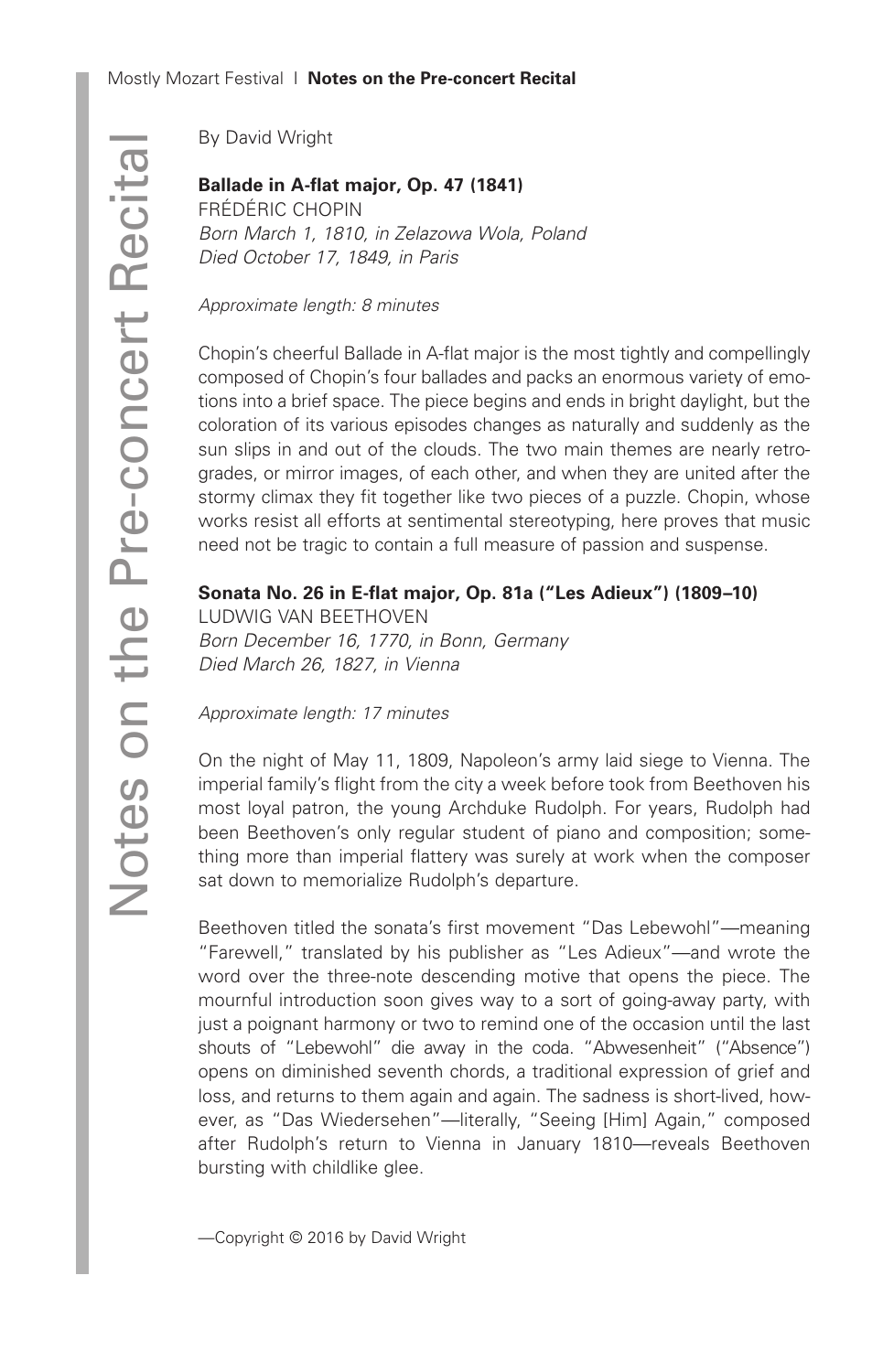#### **Lincoln Center's 50th Anniversary**⊿® **Jane Moss** Louis Langrée July 22-August 27, 2016 Ehrenkranz Artistic Director Renée and Robert Belfer Music Director

**Friday and Saturday Evenings, August 5–6, 2016, at 7:30 pm**

# Mostly Mozart Festival Orchestra

Paavo Järvi, *Conductor* Martin Fröst, *Clarinet*

ARVO PÄRT *La Sindone* **(2005/rev. 2015)**

MOZART **Clarinet Concerto in A major, K.622 (1791)**

Allegro Adagio Rondo: Allegro *Mr. Fröst will perform his own cadenza.*

*Intermission*

#### BEETHOVEN **Symphony No. 4 in B-flat major (1806)**

Adagio—Allegro vivace Adagio Allegro vivace Allegro ma non troppo

*Please make certain all your electronic devices are switched off.*

The Mostly Mozart Festival is made possible by Renée and Robert Belfer, Sarah Billinghurst Solomon and Howard Solomon, and Rita E. and Gustave M. Hauser.

**This performance is made possible in part by the Josie Robertson Fund for Lincoln Center.**

David Geffen Hall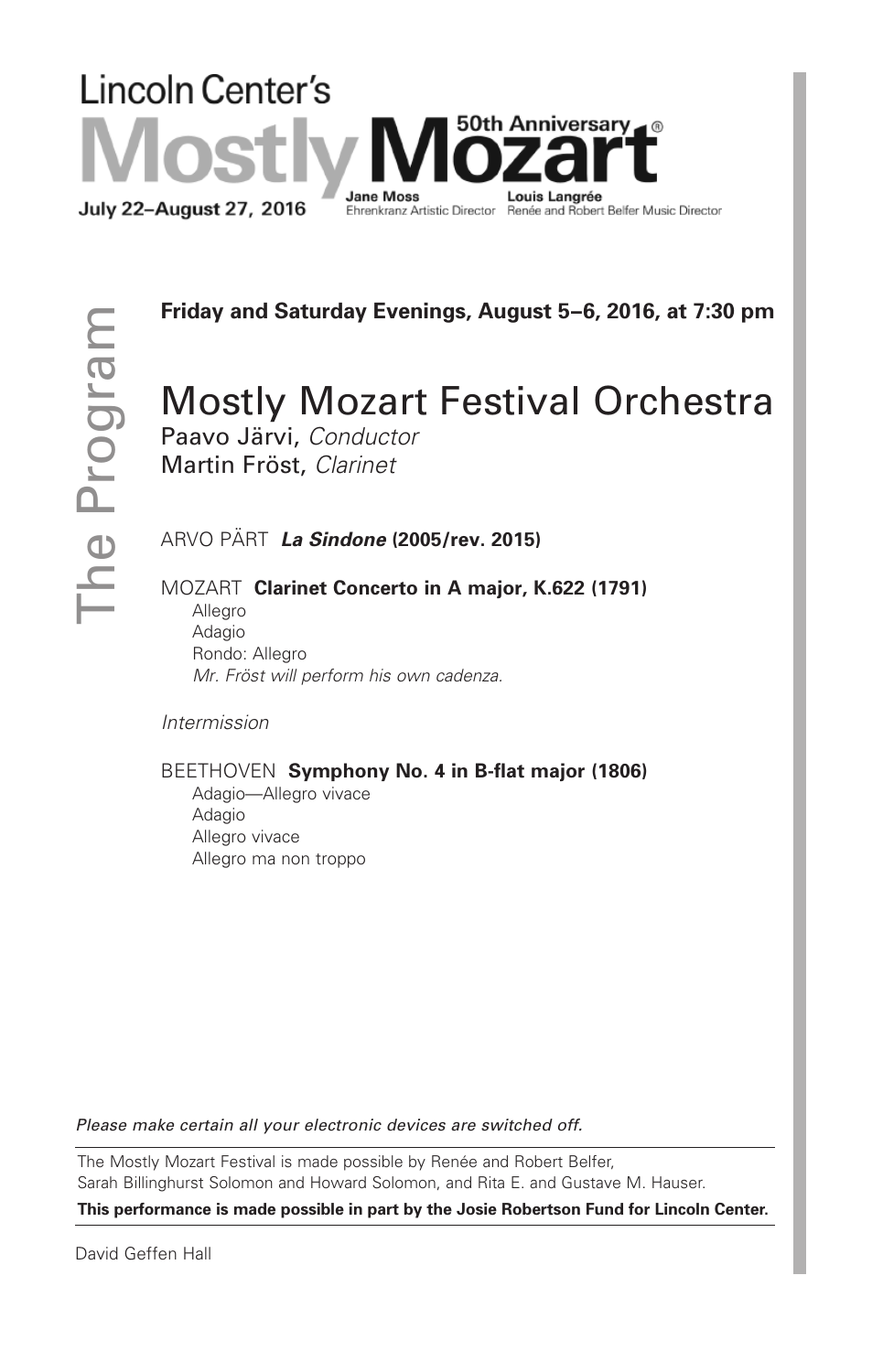Additional support is provided by Chris and Bruce Crawford, Laurie M. Tisch Illumination Fund, Anne and Joel Ehrenkranz, The Howard Gilman Foundation, The Fan Fox and Leslie R. Samuels Foundation, Inc., Charles E. Culpeper Foundation, S.H. and Helen R. Scheuer Family Foundation, and Friends of Mostly Mozart.

Public support is provided by the New York State Council on the Arts.

American Airlines is the Official Airline of Lincoln Center

Nespresso is the Official Coffee of Lincoln Center

NewYork-Presbyterian is the Official Hospital of Lincoln Center

MetLife is the National Sponsor of Lincoln Center

"Summer at Lincoln Center" is supported by Diet Pepsi

Media Partner WQXR

Artist Catering provided by Zabar's and Zabars.com

#### **UPCOMING MOSTLY MOZART FESTIVAL EVENTS:**

*Saturday, August 6, at 10:00 pm in the Stanley H. Kaplan Penthouse A Little Night Music* **Martin Fröst**, clarinet **Roland Pöntinen**, piano M|M BRAHMS: Clarinet Sonata in E-flat major BARTÓK (arr. J. Dominique): Romanian Folk Dances SZYMANOWSKI: Two Mazurkas BRAHMS (arr. M. Fröst/R. Pöntinen): Three Hungarian Dances FALLA (arr. M. Fröst): Nana GÖRAN FRÖST (arr. M. Fröst/R. Pöntinen): Klezmer Dances

*Tuesday and Wednesday, August 9–10, at 7:30 pm in David Geffen Hall* **Mostly Mozart Festival Orchestra Louis Langrée**, conductor **Richard Goode**, piano ALL-MOZART PROGRAM Symphony No. 1 in E-flat major Piano Concerto No. 12 in A major Symphony No. 41 ("Jupiter") *Pre-concert recitals with Thomas Meglioranza, baritone, and Reiko Uchida, piano, at 6:30 pm*

MIM Mostly Mozart debut

For tickets, call (212) 721-6500 or visit MostlyMozart.org. Call the Lincoln Center Info Request Line at (212) 875-5766 to learn about program cancellations or request a Mostly Mozart brochure.

#### **Visit MostlyMozart.org for full festival listings.**

Join the conversation: #LCMozart

*We would like to remind you that the sound of coughing and rustling paper might distract the performers and your fellow audience members.*

*In consideration of the performing artists and members of the audience, those who must leave before the end of the performance are asked to do so between pieces. The taking of photographs and the use of recording equipment are not allowed in the building.*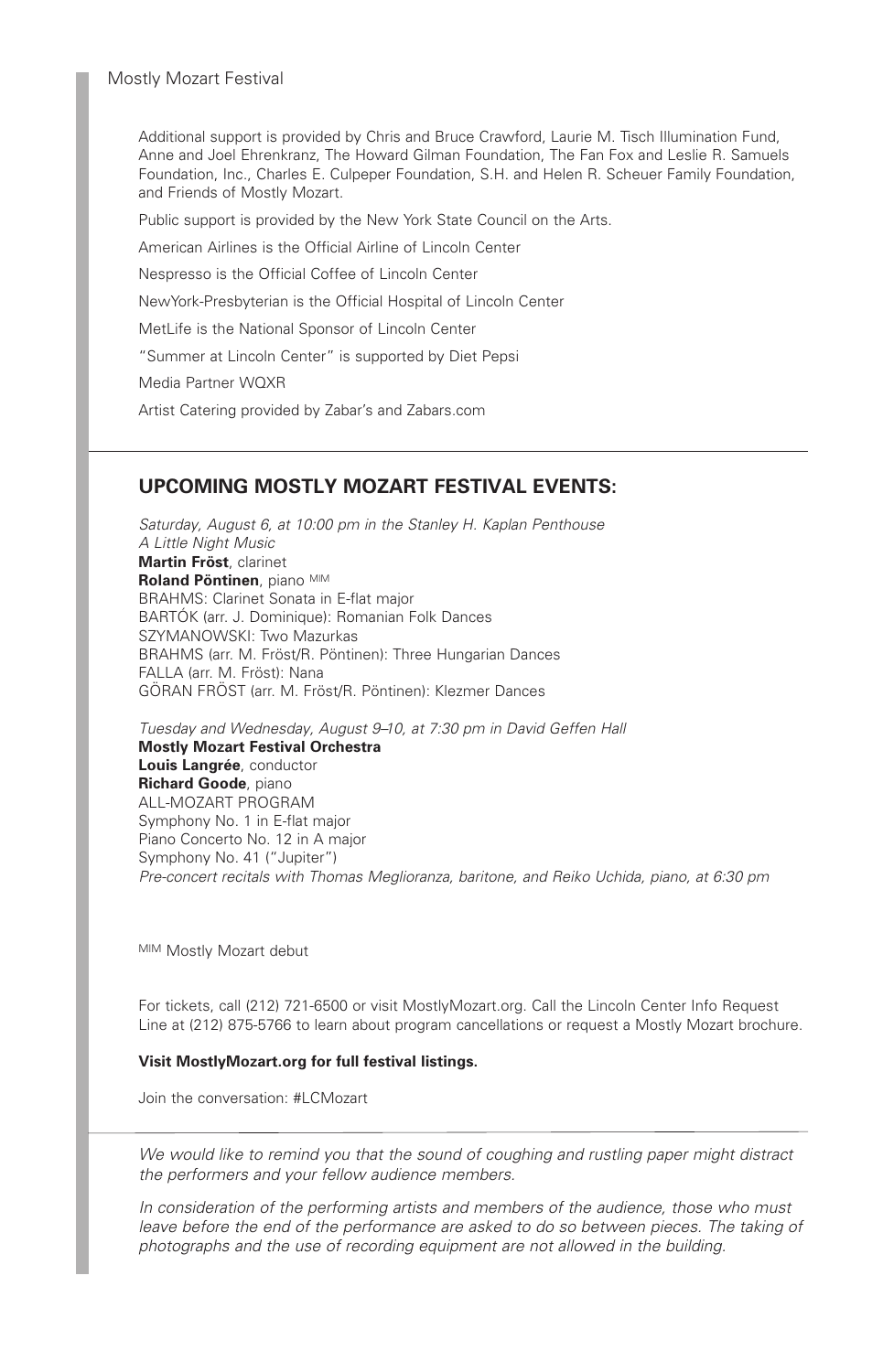$\mathcal O$  $\subseteq$  $\boldsymbol{\varpi}$  $\Omega$  $\mathcal{O}$ 드 o  $\overline{\phantom{a}}$ 

## By David Wright

In 2006 the Estonian composer Arvo Pärt became popular with listeners hungry for accessible music of an elevated spiritual character. His *La Sindone* ("The Shroud"), composed for the Winter Olympics in Turin, Italy that year, is a dark and sometimes dramatic meditation on the crucifixion of Jesus Christ inspired by the Shroud of Turin, thought by many to be Christ's burial cloth.

Mozart had no idea that the year 1791 would be his last. Full of energy and optimism, he composed work after immortal work, including *Die Zauberflöte* and the lovely Clarinet Concerto in A major, K.622, inspired by the playing of his friend and fellow Mason, clarinetist Anton Stadler.

Beethoven, struggling in 1806 to bring his titanic C-minor symphony to completion, took a break and composed another symphony in record time, the one that became his Fourth. This jovial giant of a work, though looser in structure than the Fifth, is full of the forceful personality and novel touches that make Beethoven's work recognizable to listeners everywhere.

—Copyright © 2016 by David Wright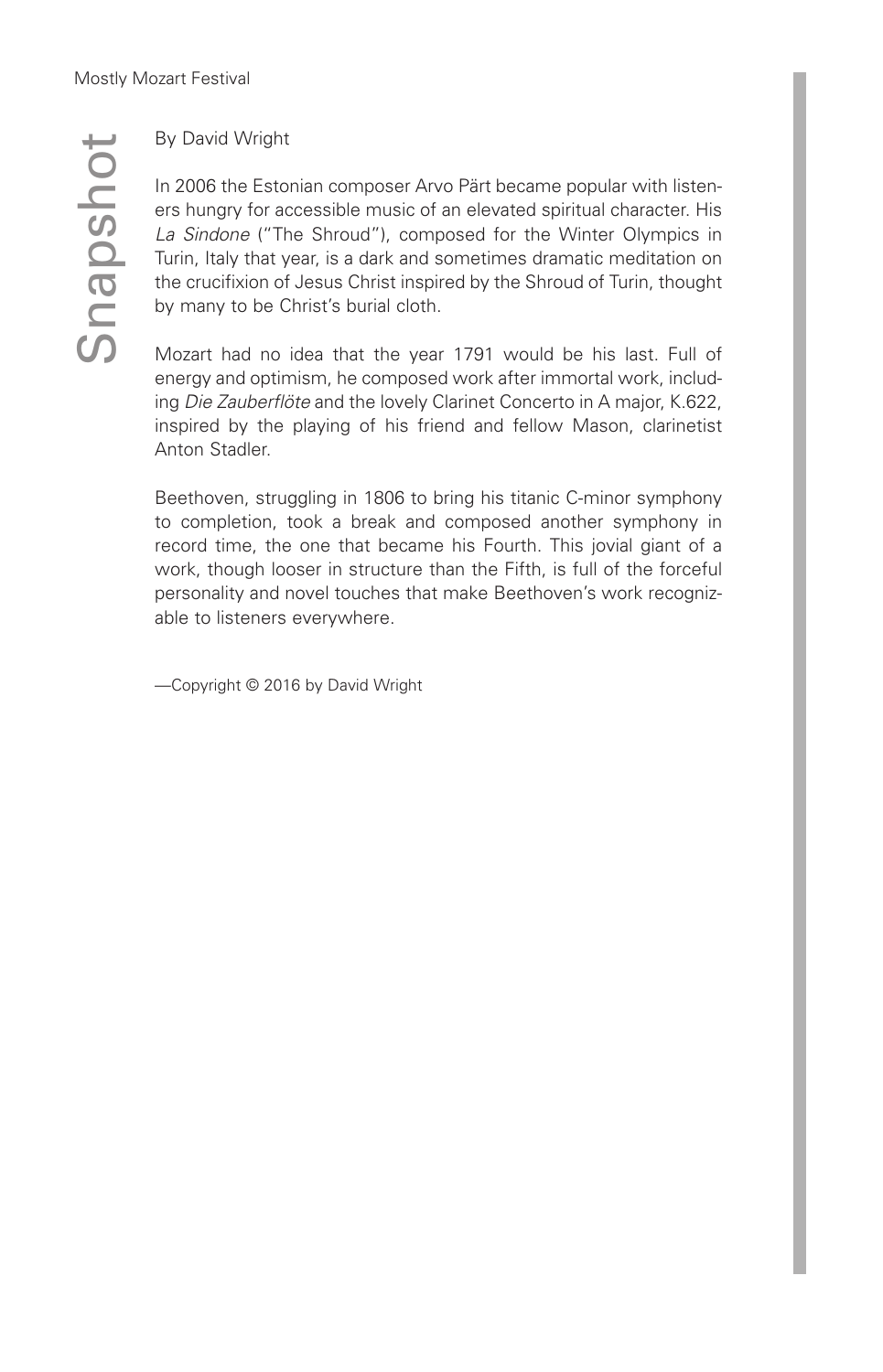# Orchestral Score

By Jan Struther

If only one could read the score of a situation: Take in with the heart the inevitabilities Which the mind's eye foresees— Its hopes, delights and pangs, Its foredoomed pattern of theme and variation; Hear the unbearable sweetness and swell of strings, The halcyon clarinet, the flute's precision, The lift-heart brass, the brusque emphatic drum, Quietly within one, like a trained musician Turning over intricate pages in a silent room: If only one could read the score of a situation, And not go to the concert, not have to live it through.

*—*© Estate of Jan Struther. Reprinted by kind permission of Robert Maxtone Graham.

*For poetry comments and suggestions, please write to programming@LincolnCenter.org.*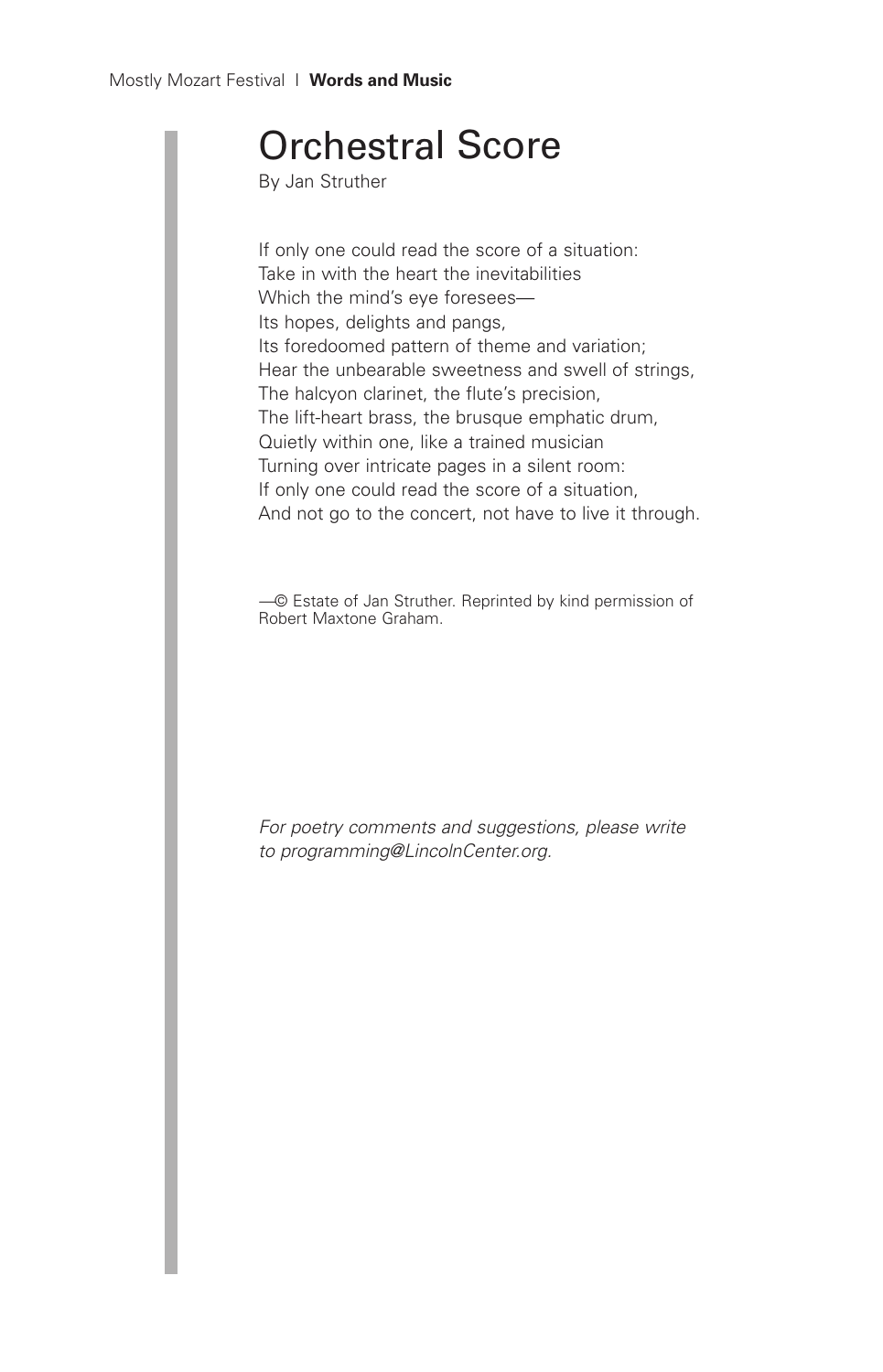By David Wright

## *La Sindone* **(2005/rev. 2015)**

ARVO PÄRT *Born September 11, 1935, in Paide, Estonia Currently resides in Berlin, Germany, and Tallinn, Estonia*

*Approximate length: 10 minutes*

Arvo Pärt, a composer who was once too avant-garde for authorities in the U.S.S.R. and little known in the West, has become one of the world's best-known classical composers during the last 25 years. Public taste finally caught up with this ever-changing artist—first with the rise of minimalism in the 1980s, and later with listeners' yearning for expressive, accessible music of spiritual character.

When he was commissioned to compose a piece for the 2006 Winter Olympics in Turin, Italy, Pärt turned characteristically to the city's most spiritual object—the Shroud of Turin. Many believe that this ancient piece of cloth, which seems to bear the image of a man's face, is the burial shroud of Jesus Christ. *La Sindone* ("The Shroud"), a dark meditation on Christ's death and burial, unfolds gradually in a shimmer of string vibrato, its seemingly calm surface disturbed by the sting of dissonances and ceaseless alternation of major and minor harmonies. The piece seems to close on a long fade but returns with renewed force as it swells to a dire summons from the trumpet and powerful blows on the timpani, driving in the nails of the minor key.

### **Clarinet Concerto in A major, K.622 (1791)**

WOLFGANG AMADEUS MOZART *Born January 27, 1756, in Salzburg Died December 5, 1791, in Vienna*

#### *Approximate length: 25 minutes*

The clarinetist Anton Stadler inspired two irreplaceable treasures of the Mozart repertory: the Clarinet Quintet in A major, K.581, and the Clarinet Concerto in A major, K.622. Stadler and his younger brother Johann joined the imperial wind band in Vienna in 1782 and became the first regular clarinetists of the court orchestra five years later. Their instrument was then little known outside Europe's major capitals. Mozart, however, was quick to understand its potential for expression, especially as played by Anton Stadler, who was known for his mellow, vocal tone and cultivation of the clarinet's rich lower register.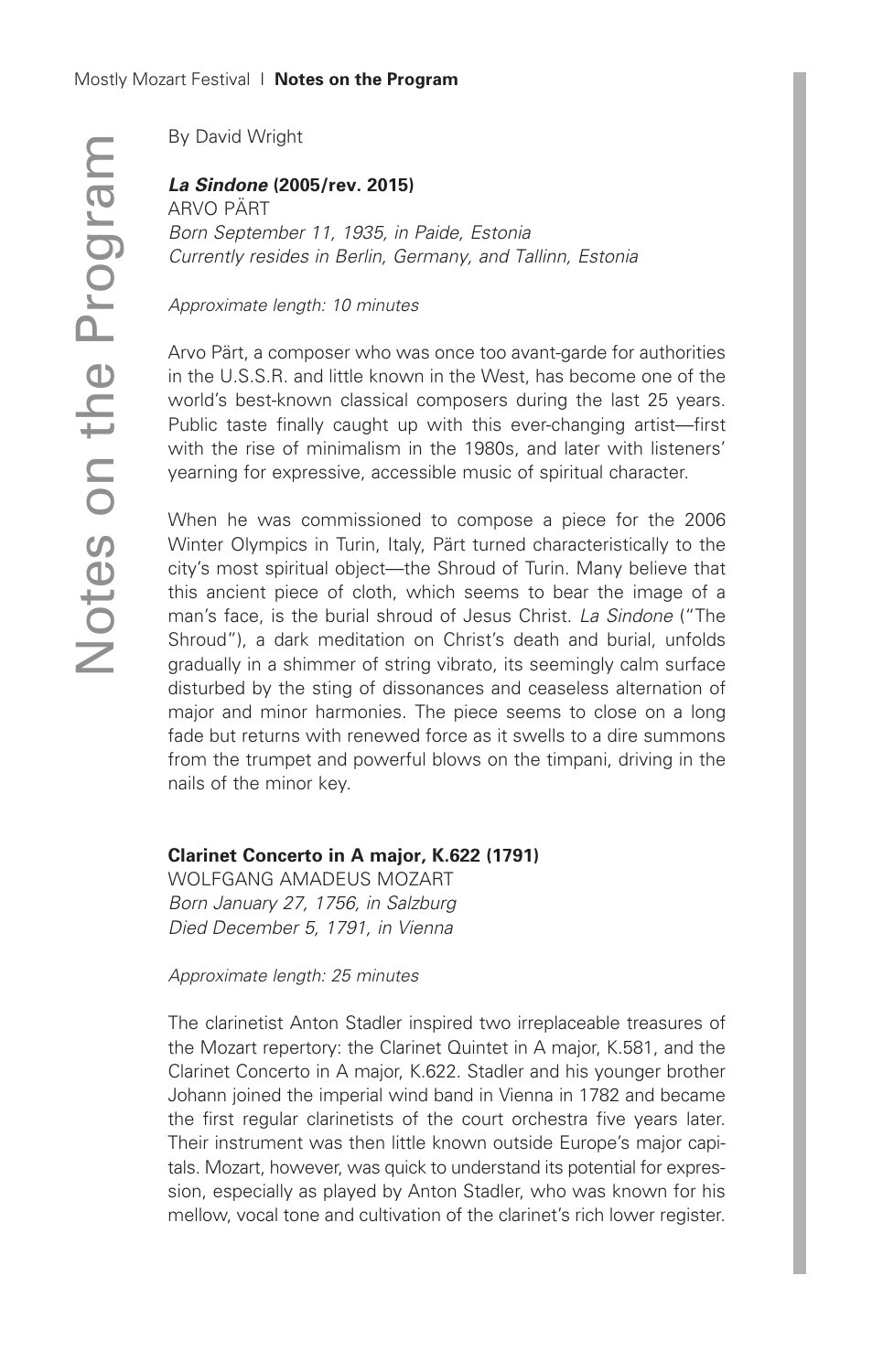From his letters, it appears Mozart could hardly have been more optimistic as he wrote the Clarinet Concerto. This sense of fulfillment is palpable in the orchestra's opening exposition, which has the feel of a beautifully rounded paragraph even though it has already begun to develop the movement's melodic hallmark, a falling interval of a third at the beginning of the theme. It seems appropriate that the clarinet should take up that theme rather than enter with a new one, and that its first entrance should be in duet with the violins—this is a work of chamber music, not just a display piece for the soloist.

The *Adagio* is a study in how the simplest three-part form can be made to sound like a rose unfolding, an inevitable and sweetly compelling progression rather than a bare *da capo*. The little two-note upbeat—shades of Haydn—that begins the finale makes this movement dance. The first episode achieves contrast just by starting squarely on the beat. The clarinet has many opportunities to glide this way and that, displaying agility and *legato* playing, but its part is invariably melodious and rooted in the fundamental impulse of the music.

### **Symphony No. 4 in B-flat major, Op. 60 (1806)**

LUDWIG VAN BEETHOVEN *Born December 16, 1770, in Bonn, Germany Died March 26, 1827, in Vienna*

#### *Approximate length: 34 minutes*

In 1806 Beethoven found himself at a loss with the revolutionary new symphony he was composing. The Fourth Symphony served as a break from this impasse, and considering that few preliminary sketches of the work exist, it seems to have tumbled out of him quite spontaneously, compared to his labors over what became the Fifth Symphony. The Fourth, however, is no trivial pursuit. It is full of novel ideas that helped give later works their unpredictability and distinctly Beethovenian sound.

A slow, moody introduction leading to a cheerful *allegro* was not a new way to begin a symphony. In the Fourth, however, the introduction carries unprecedented emotional weight—at first depressed and disoriented, then tiptoeing in furtive staccato, *pianissimo*—thereby enhancing the effect of the crescendo with timpani roll that ushers in the exuberant *Allegro vivace*.

The extroverted first movement has little room for darker subdominant harmonies, so the *Adagio* in E-flat major—the subdominant key of B-flat major—is like a calm, benign visitor from another world. The distinctive feature of the *Adagio* is a rocking figure in dotted rhythm heard in the opening measure, which begins as an accompaniment but becomes a theme.

The theme of the third movement's scherzo resembles that of the first movement, except inverted (moving up instead of down) and given a new rhythmic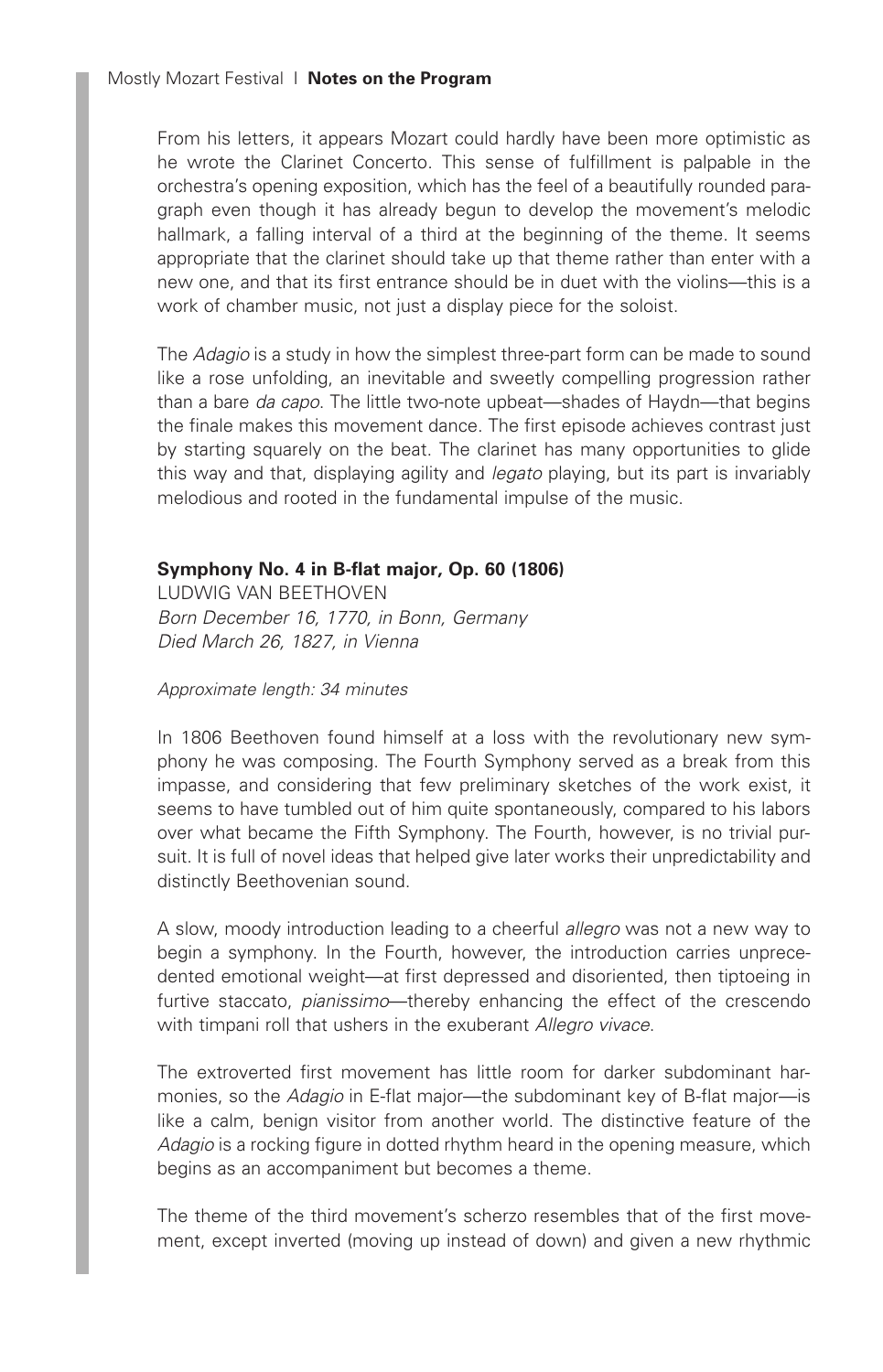charge by syncopated accents that try to turn the 3/4 bar into a 2/4 bar.

In a sense, the finale begins with an introduction—not the usual slow one, but a very fast one full of whirring sixteenth notes, chords marching off in various directions, and a snatch of melody here and there. The tonic key of B-flat major is finally affirmed, *fortissimo*, and the violins sing out yet another version of the first movement's theme. The music takes on a perpetual-motion momentum, which makes the hesitant, teasing coda agonizingly effective.

*David Wright, a music critic for* New York Classical Review*, has provided program notes for the Mostly Mozart Festival since 1982.*

—Copyright © 2016 by David Wright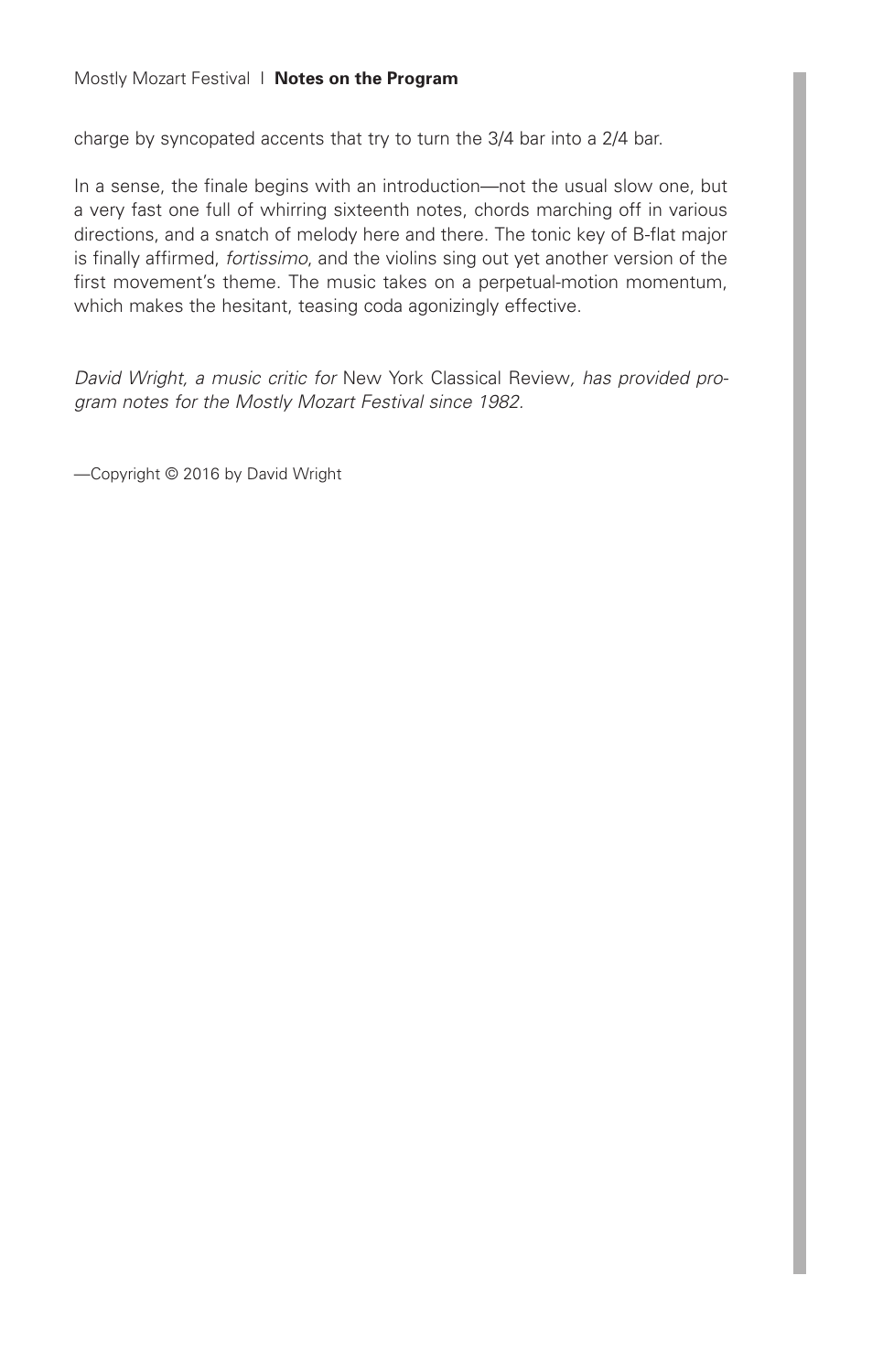

# **Paavo Järvi**

Paavo Järvi serves as the chief conductor of the NHK Symphony Orchestra and will conduct Mahler's Symphony No. 8 in September in celebration of the orchestra's 90th anniversary. They will also perform Mahler to celebrate the 30th anniversary of Suntory Hall in Tokyo and will embark on a major European tour in 2017, with performances in Berlin, Paris, Amsterdam, London, Vienna, and Cologne.

As artistic director of the Deutsche Kammerphilharmonie Bremen, Mr. Järvi and the ensemble will return to Asia later this year for performances across Taiwan and Japan. They will also continue their critically acclaimed Brahms symphony cycle with performances in Germany and Switzerland.

This summer, Mr. Järvi concluded his highly successful tenure as music director of the Paris Orchestra. During his six-year tenure, he conducted the opening concerts of the Philharmonie de Paris and received the Sibelius Medal, which was presented in recognition of his achievements in championing the Finnish composer's music in France. His highly acclaimed recording of music by Dutilleux on the Erato label received an Echo Klassik Award for Symphonic Recording of the Year (20th/21st-century music). His complete recording of the Sibelius symphonies with the Paris Orchestra will be released in 2017.

Co-founder of the Pärnu Music Festival in Estonia, Mr. Järvi will conduct a week of performances there at the conclusion of his 2016–17 season. He is artistic adviser to the Estonian National Symphony Orchestra and was named Estonian Public Broadcasting's Musician of the Year 2012. In 2013 he was awarded the Order of the White Star by the President of Estonia for his outstanding contribution to Estonian culture. He has won two Grammy Awards: one for his recording of Sibelius's cantatas with the Estonian National Symphony Orchestra, Estonian National Male Choir, and Ellerhein Girls' Choir, as well as one for his recording of Grieg's *Peer Gynt* with the Estonian National Symphony Orchestra.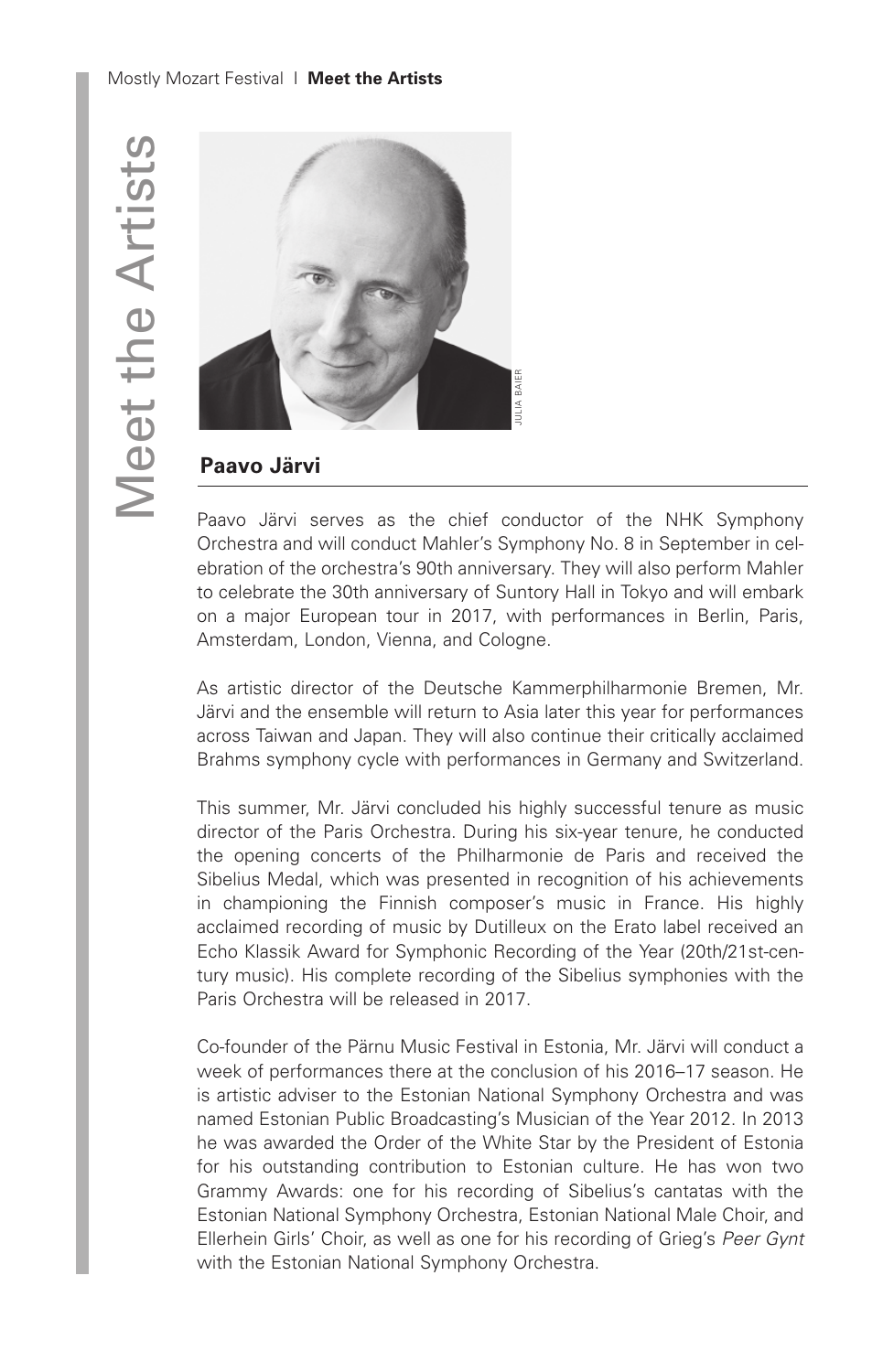## **Martin Fröst**



Clarinetist, conductor, and Sony Classical recording artist Martin Fröst is known for pushing musical boundaries and performing with searing technical prowess. Following his innovative visual project *Dollhouse*, Mr. Fröst in 2015 embarked upon a multi-year project, *Genesis,* which explores the source and development of music inspired by dance and folk, music drawn from sacred rituals of praise, and music as pure entertainment. The project saw its first

public outing with the Royal Stockholm Philharmonic Orchestra shortly before being released worldwide by Sony Classical.

Known for his artistic collaborations with leading orchestras worldwide, Mr. Fröst entered a three-year partnership with the Royal Stockholm Philharmonic Orchestra during the 2015–16 season. In March 2015 he began his role as artistic partner with the Saint Paul Chamber Orchestra. He also served as conductor-in-association at the Norrköping Symphony Orchestra and artist-in-residence with the Netherlands Philharmonic Orchestra. These positions follow his success in 2014–15 as artist-in-residence at the Cincinnati Symphony Orchestra, Amsterdam's Concertgebouw, Sweden's Gothenburg Symphony, and London's Wigmore Hall.

Recent tour highlights include performances of Mozart's Clarinet Concerto in Leipzig, Paris, Vienna, and London with Gewandhaus Orchestra of Leipzig and Riccardo Chailly, in addition to appearances with the Swedish Chamber Orchestra, Amsterdam Sinfonietta, and the Academy of St. Martin in the Fields. Mr. Fröst made a number of European debuts in 2015–16, including appearances with the Deutsches Symphonie-Orchester Berlin and Opéra Orchestre national Montpellier Languedoc-Roussillon. During the 2016–17 season he will perform with the Israel Philharmonic Orchestra and the New Zealand and NHK Symphony Orchestras.

In 2014 Mr. Fröst became the first clarinetist to receive the Léonie Sonning Music Prize, one of the world's highest musical honors.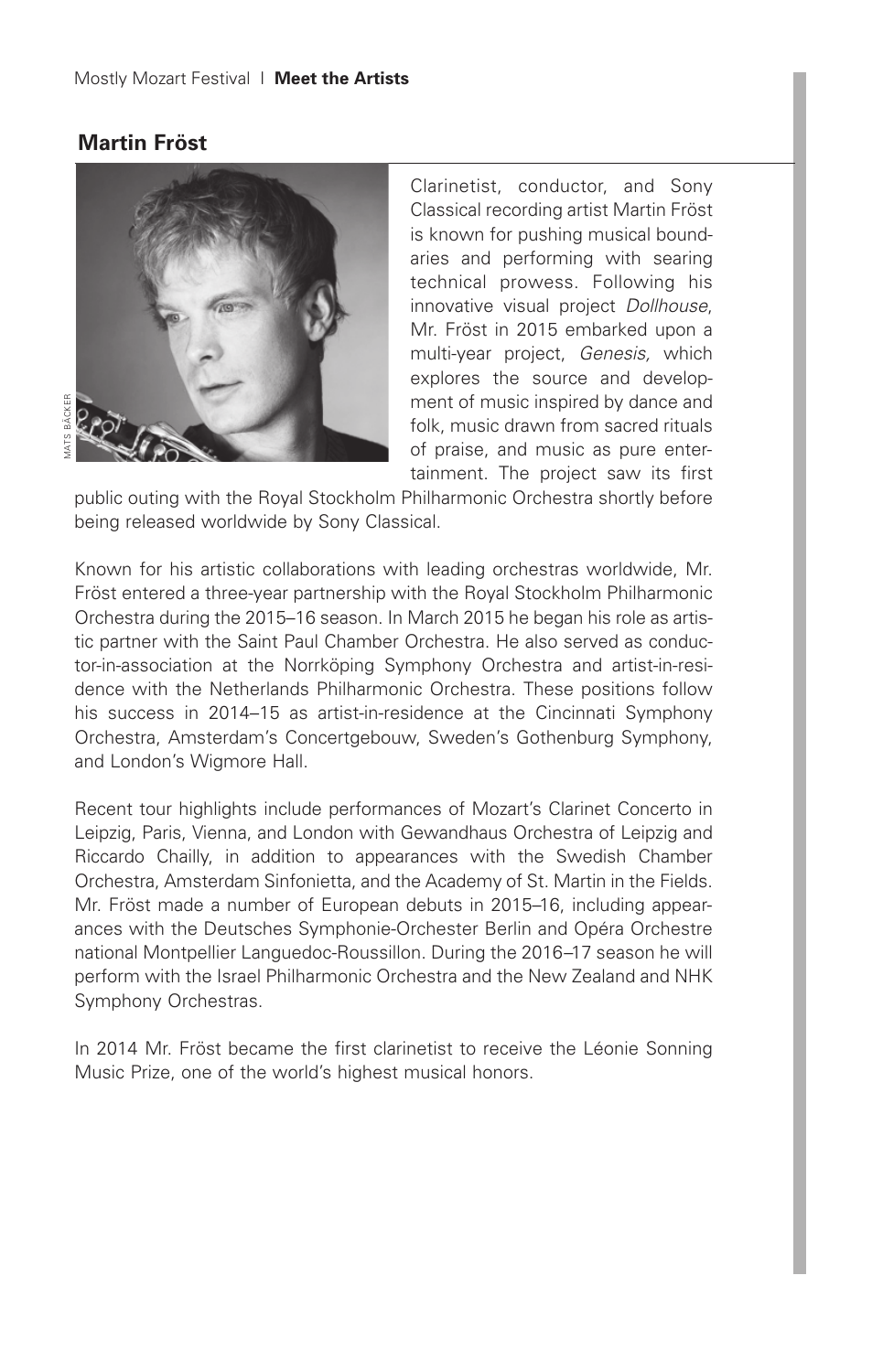## **Andrew Tyson**

Andrew Tyson has <sup>a</sup> busy 2016–17 season, with performances in the U.K., Switzerland, Germany, France, Croatia, Russia, and Australia. He will appear at Carnegie Hall's Weill Recital Hall, Merkin Concert Hall, the Artist Series Concerts of Sarasota, and as <sup>a</sup> soloist with the Louisville Orchestra. Mr. Tyson has performed at the Library of Congress, Brevard Music Center, Isabella Stewart Gardner Museum, Morgan Library and Museum, and at the Caramoor Festival. Abroad, he has appeared at the Brussels Piano Festival, Festival de Sintra, and Festival Cultural de Mayo, as well as the Palais des Beaux-Arts and the Louvre.

Accolades include <sup>a</sup> 2013 Avery Fisher Career Grant; first prizes at the 2015 Géza Anda Competition in Zurich and the 2011 Young Concert Artists International Auditions; and laureate of the 2013 Queen Elisabeth Competition and the 2012 Leeds International Piano Competition, where he also won the Terence Judd-Hallé Orchestra Prize, bringing an engagement with the Hallé Orchestra that was so acclaimed that he was re-engaged the following three seasons.

Mr. Tyson attended the Curtis Institute of Music and The Juilliard School. His critically acclaimed debut CD of the complete Chopin preludes was released on the Zig-Zag Territoires label. His second CD will be released in 2017.

## **Mostly Mozart Festival**

Celebrating its 50th anniversary, Lincoln Center's Mostly Mozart Festival— America's first indoor summer music festival—was launched as an experiment in 1966. Called Midsummer Serenades: A Mozart Festival, its first two seasons were devoted exclusively to the music of Mozart. Now <sup>a</sup> New York institution, Mostly Mozart has broadened its focus to include works by Mozart's predecessors, contemporaries, and related successors. In addition to concerts by the Mostly Mozart Festival Orchestra, Mostly Mozart now includes concerts by the world's outstanding period-instrument ensembles, chamber orchestras and ensembles, and acclaimed soloists, as well as opera productions, dance, film, and late-night performances. Contemporary music has become an essential part of the festival, embodied in annual artists-inresidence including Osvaldo Golijov, John Adams, Kaija Saariaho, Pierre-Laurent Aimard, and the International Contemporary Ensemble. Among the many artists and ensembles who have had long associations with the festival are Joshua Bell, Christian Tetzlaff, Itzhak Perlman, Emanuel Ax, Garrick Ohlsson, Stephen Hough, Osmo Vänskä, the Emerson String Quartet, Freiburg Baroque Orchestra, Orchestra of the Age of Enlightenment, and the Mark Morris Dance Group.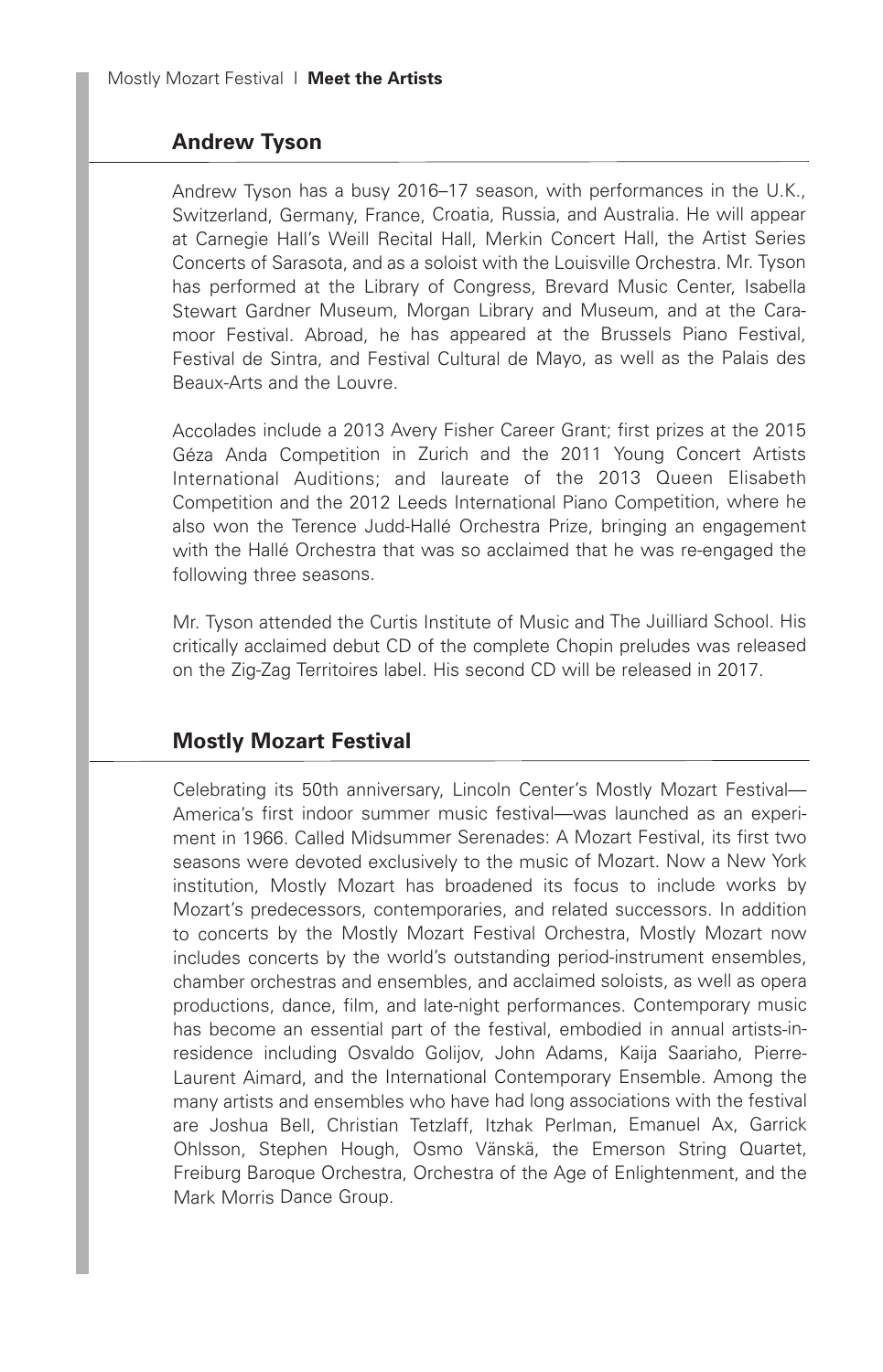# **Mostly Mozart Festival Orchestra**

The Mostly Mozart Festival Orchestra is the resident orchestra of the Mostly Mozart Festival, and the only U.S. chamber orchestra dedicated to the music of the Classical period. Louis Langrée has been the Orchestra's music director since 2002, and each summer the ensemble's David Geffen Hall home is transformed into an appropriately intimate venue for its performances. Over the years, the Orchestra has toured to such notable festivals and venues as Ravinia, Great Woods, Tanglewood, Bunkamura in Tokyo, and the Kennedy Center. Conductors who made their New York debuts leading the Mostly Mozart Festival Orchestra include Jérémie Rhorer, Edward Gardner, Lionel Bringuier, Yannick Nézet-Séguin, Charles Dutoit, Leonard Slatkin, David Zinman, and Edo de Waart. Mezzo-soprano Cecilia Bartoli, flutist James Galway, soprano Elly Ameling, and pianist Mitsuko Uchida all made their U.S. debuts with the Mostly Mozart Festival Orchestra.

# **Lincoln Center for the Performing Arts, Inc.**

Lincoln Center for the Performing Arts (LCPA) serves three primary roles: presenter of artistic programming, national leader in arts and education and community relations, and manager of the Lincoln Center campus. A presenter of more than 3,000 free and ticketed events, performances, tours, and educational activities annually, LCPA offers 15 programs, series, and festivals, including American Songbook, Great Performers, Lincoln Center Festival, Lincoln Center Out of Doors, Midsummer Night Swing, the Mostly Mozart Festival, and the White Light Festival, as well as the Emmy Award–winning *Live From Lincoln Center*, which airs nationally on PBS. As manager of the Lincoln Center campus, LCPA provides support and services for the Lincoln Center complex and the 11 resident organizations. In addition, LCPA led a \$1.2 billion campus renovation, completed in October 2012.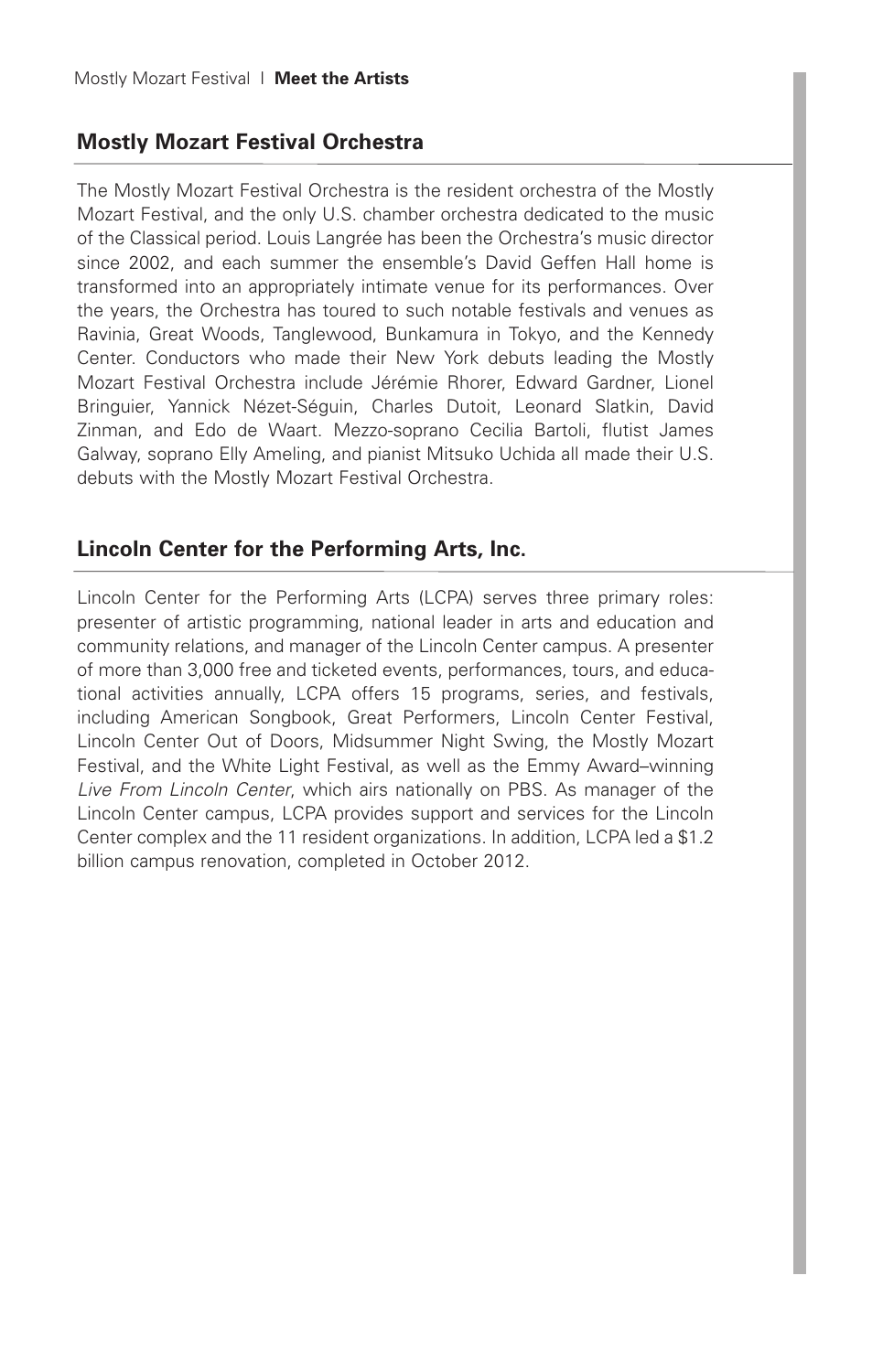

### **Mostly Mozart Festival Orchestra**

Louis Langrée, *Renée and Robert Belfer Music Director*

#### **Violin I**

Ruggero Allifranchini, *Principal* Robert Chausow Suzanne Gilman Amy Kauffman Sophia Kessinger Pauline Kim Katherine Livolsi-Landau Lisa Matricardi Deborah Wong

#### **Violin II**

Laura Frautschi, *Principal* Martin Agee Katsuko Esaki Lilit Gampel Michael Gillette Kristina Musser Dorothy Strahl Mineko Yajima

#### **Viola**

Shmuel Katz, *Principal* Meena Bhasin Chihiro Fukuda Jack Rosenberg Jessica Troy

**Cello** Daniel Lee, *Principal* Ted Ackerman Ann Kim Alvin McCall

#### **Bass**

Jeremy McCoy, *Principal* Lou Kosma Judith Sugarman

**Flute** Jasmine Choi, *Principal* Stephanie Mortimer

**Oboe**

Randall Ellis, *Principal* Nick Masterson

**Clarinet** Jon Manasse, *Principal* Steven Hartman

**Bassoon** Daniel Shelly, *Principal* Tom Sefčovič

**Horn** Lawrence DiBello, *Principal* Richard Hagen

**Trumpet** Neil Balm, *Principal* Lee Soper

**Trombone** Demian Austin, *Principal*

# **Timpani**

David Punto, *Principal*

**Percussion** Kory Grossman, *Principal* Matthew Beaumont Charles Descarfino Pablo Rieppi

**Librarian** Michael McCoy

**Personnel Managers** Neil Balm Jonathan Haas Gemini Music Productions Ltd.

Get to know the Mostly Mozart Festival Orchestra musicians at **MostlyMozart.org/MeetTheOrchestra**